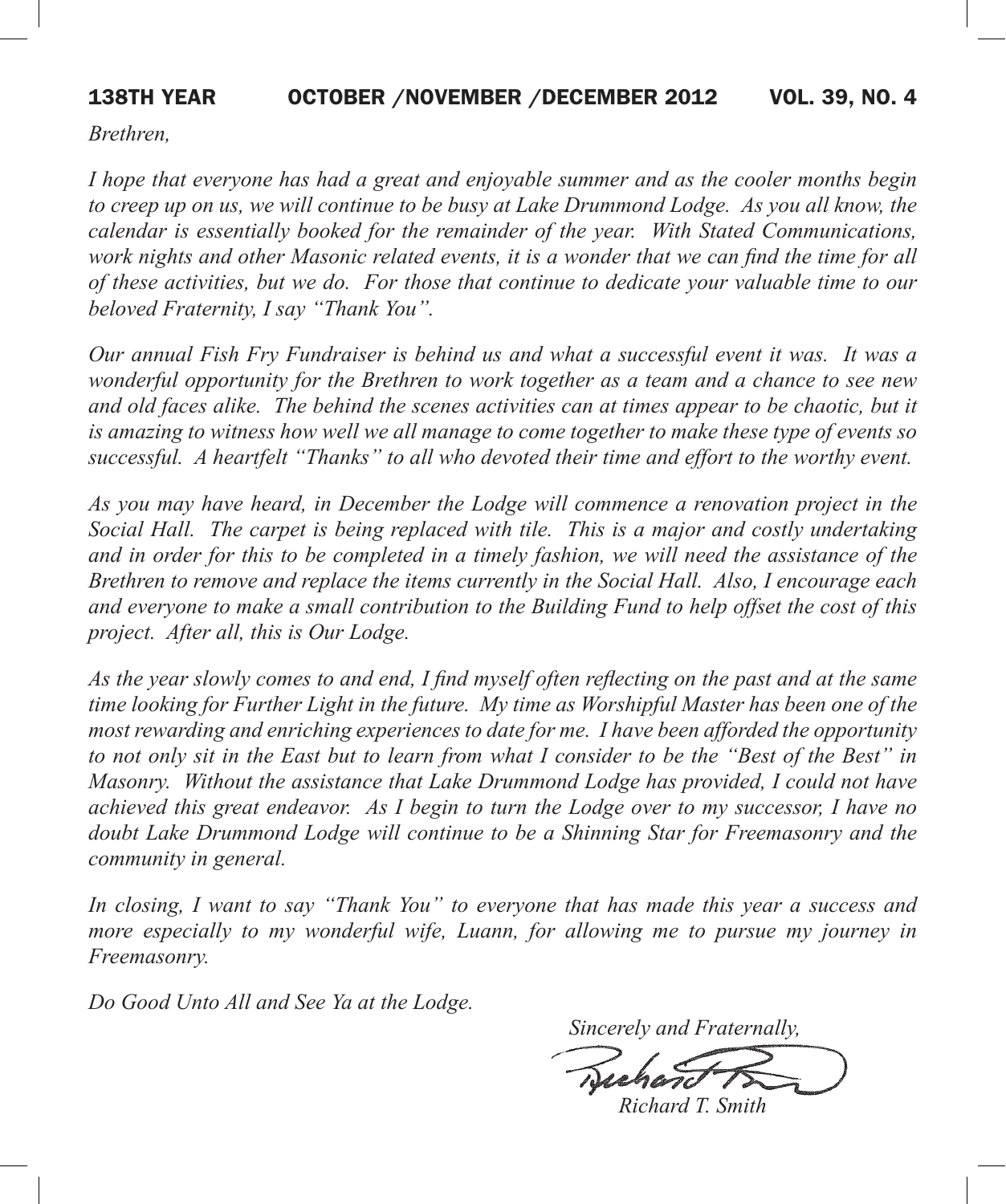## Dues payment reminder envelopes for 2013 were mailed to all members with October/ November/ December 2012 trestle board annual membership dues - \$100.00 PER YEAR, EFFECTIVE JAN. 1, 2012

There are 18 members who have not paid their 2012 dues.

#### Grand Lodge's life membership in perpetuity plan for members

Life Memberships can be paid in full or by an installment schedule of your own choosing. More details can be obtained from the Lodge secretary. Effective January 1, 2012,  $$100.00 \times 16 \text{ years} = $1,600 \text{ with current year's dues paid. There are now}$ 102 members who have purchased life memberships. We have 2 members using the installment payment plan to purchase a life membership.

#### New members

Brother Joseph Dale Singer Raised - September 6, 2012 Brother William Grant Benton Raised - September 20, 2012 Brother Jason Matthew DeBrucker Raised - October 4, 2012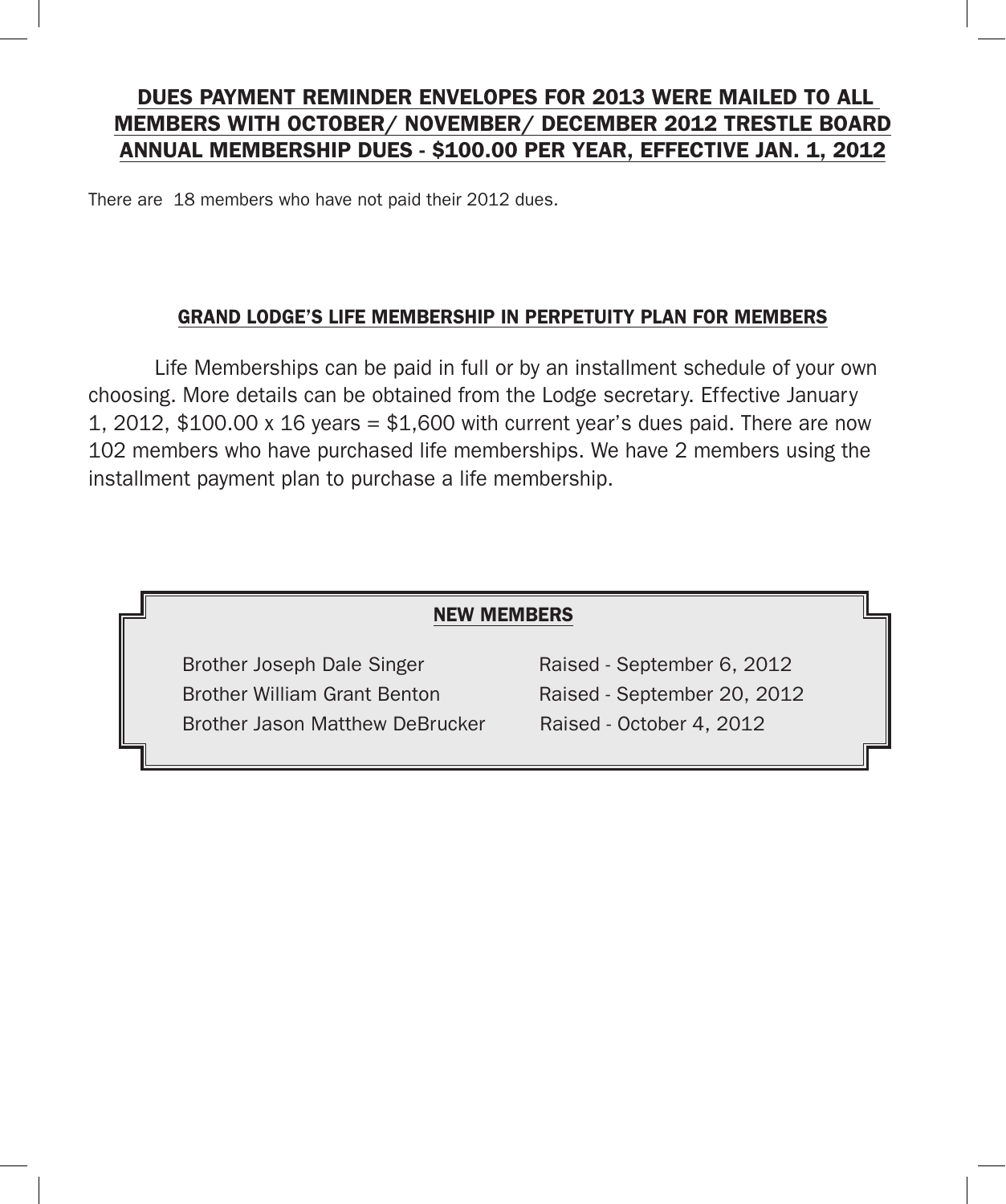## 138TH YEAR October / november /december 2012 VOL. 39, NO.4 SCHEDULE OF EVENTS / MEETINGS DATES

### Please Note: Some events are subject to change, please visit the Lodge web site at www.lakedrummond178.org for an up to date listing of events.

| Mon.          | Oct.         | $\mathbf{1}$     | Masters, Wardens & Deacons meeting, I. R. #252, 6:00 PM, District School, 7:00 PM                                      |  |
|---------------|--------------|------------------|------------------------------------------------------------------------------------------------------------------------|--|
| Tues.         | Oct.         | 2                | South Norfolk #339 Stated, 7:30 PM, Dinner 6:30 PM                                                                     |  |
| Thus.         | Oct.         | 4                | Lake Drummond Work Night, 7:00 PM, Light refreshments, 6:00 PM                                                         |  |
| Thus.         | Oct.         | 4                | Berkley #167 Stated, 7:30 PM, Dinner 6:30 PM                                                                           |  |
| Mon.          | Oct.         | 8                | Victory Chapter #16, OES Stated, 7:30 PM @ Lake Drummond                                                               |  |
|               |              |                  | Dinner, 6:00 PM - Honoring Mason's Night                                                                               |  |
| Tues.         | Oct.         | $\boldsymbol{9}$ | Doric #144 Stated, 7:30 PM, Dinner 6:30 PM                                                                             |  |
| Thus.         | Oct.         | 11               | Lake Drummond Stated Communication, 7:00 PM, Dinner, 6:00 PM                                                           |  |
|               |              |                  | Founders' Day Month Program, Speaker, Wor. Tim Moran, DMHA 36                                                          |  |
| Sat.          | Oct.         | 13               | Annual Masonic Family Day at Masonic Home of Virginia, Richmond, 9:00 AM                                               |  |
| Sun.          | Oct.         | 14               | District Community Builders Award @ B.D.I. Temple, 2:00 PM (open meeting)                                              |  |
| Tues.         | Oct.         | 16               | Indian River #252 Stated, 7:30 PM, Dinner 6:30 PM                                                                      |  |
| Thus.         | Oct.         | 18               | Lake Drummond Work Night, 7: 00 PM, Light refreshments, 6:00 PM                                                        |  |
| Fri.          | Oct.         | 19               | Victory Chapter #16, Official Visit, @ Lake Drummond Time: 7:30 PM                                                     |  |
| Mon.          | Oct.         | 22               | Victory Chapter #16, OES DARK                                                                                          |  |
| Tues.         | Oct.         | 23               | Cradock Chapter #72 Stated Convocation, 7:30 PM, Covered dish dinner, 6:30 PM                                          |  |
| Wed.          | Oct.         | 24               | Great Bridge #257 Stated, 7:30 PM, Dinner 6:30 PM                                                                      |  |
| Thus.         | Oct.         | 25               | Lake Drummond Work Night, 7:00 PM, Light Refreshments, 6:00 PM                                                         |  |
| Fri.          | Oct.         | 26               | District Blood Drive @ Great Bridge #257, 1:00 PM to 7:00 PM                                                           |  |
| Thus.         | Nov.         | $\mathbf{1}$     | Lake Drummond by Dispensation to hold November stated communication, 7:00 PM,                                          |  |
|               |              |                  | Dinner, 6:00 PM, Brother John W. Conroy, Jr., J.W. presiding Recognition of Military                                   |  |
|               |              |                  | Veterans and Public Service Law Enforcement Officers and Firefighters, Active and                                      |  |
| Thus.         | Nov.         | $\mathbf{1}$     | Retired. Speaker: Rt. Wor. Dr. E. Clifton Whitlock                                                                     |  |
|               |              |                  | Berkley #167 Stated, 7:30 PM, Dinner 6:30 PM                                                                           |  |
| Sat.          | Nov.         | 3                | Victory Chapter #16 Scholarship Dinner, 12 - 5 PM @ Lake Drummond                                                      |  |
| Tues.         | Nov.         | 6                | South Norfolk #339 Stated, DARK due to Grand Lodge                                                                     |  |
| Tues.         | Nov.         | 6                | 234th Grand Annual Communication of Grand Lodge of VA, 8:00 AM at Hilton                                               |  |
|               |              |                  | Richmond Hotel & Spa, 12042 West Broad Street, Richmond, VA                                                            |  |
| Wed.          | Nov.         | $\overline{7}$   | Grand Lodge sessions, 8:00 AM                                                                                          |  |
| Thur.<br>Mon. | Nov.<br>Nov. | 8<br>12          | Lake Drummond Work Night, 7:00 PM, refreshments at 6:00 PM<br>Victory Chapter #16, OES Stated, 7:30 PM @ Lake Drummond |  |
| Tues.         | Nov.         | 13               | South Norfolk #339 Stated 7:30 PM, Dinner, 6:30 PM By dispensation                                                     |  |
|               |              |                  |                                                                                                                        |  |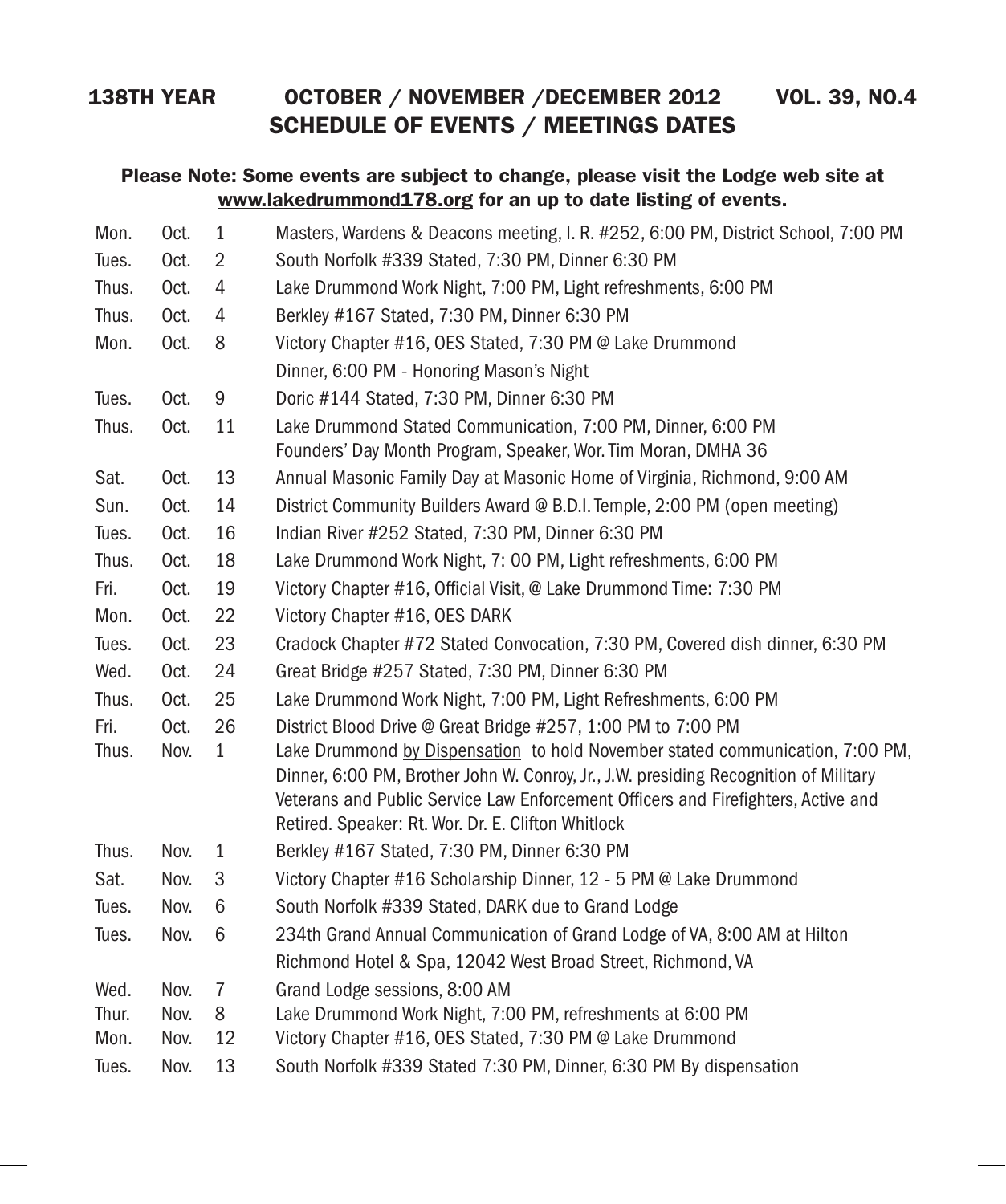| Tues.  | Nov. | 13           | Doric #44 Stated, 7:30 PM, Dinner 6:30 PM                                          |  |
|--------|------|--------------|------------------------------------------------------------------------------------|--|
| Thus.  | Nov. | 15           | Lake Drummond Work Night, 7:00 PM, Light refreshments 6:00 PM                      |  |
|        |      |              | Report on Grand Lodge sessions                                                     |  |
| Fri.   | Nov  | 16           | Grand Royal Arch Chapter of Virginia Annual Convocation, Williamsburg              |  |
| Sat.   | Nov  | 17           | Grand Royal Arch Chapter sessions                                                  |  |
| Tues.  | Nov. | 20           | Indian River #252 Stated, 7:30 PM, Dinner 6:30 PM                                  |  |
| Thus.  | Nov. | 22           | Lake Drummond DARK - Thanksgiving Day                                              |  |
| Sat.   | Nov. | 24           | Allied Masonic Degree #155 Annual Meeting, 7:30 PM @ Lake Drummond                 |  |
| Mon.   | Nov. | 26           | Victory Chapter #16 OES -Stated, 7:30 PM @ Lake Drummond                           |  |
| Tues.  | Nov. | 27           | Cradock Chapter #72 Stated Convocation, 7:30 PM, Covered dish dinner 6:30 PM       |  |
| Wed.   | Nov. | 28           | Great Bridge #257 Stated, 7:30 PM, Dinner 6:30 PM                                  |  |
| Sat.   | Dec. | $\mathbf{1}$ | Red Cross of Constantine, St. Thomas Annual Conclave, 12:00 PM @ Lake Drummond     |  |
| Tues.  | Dec. | 4            | South Norfolk #339, Annual Stated 5:30 PM, Dinner 6:30 PM                          |  |
| Thus.  | Dec. | 6            | Lake Drummond DARK, to visit Berkley #167                                          |  |
| Thus.  | Dec. | 6            | Berkley #167 Annual Stated, 6:00 PM, Dinner 7:00 PM                                |  |
| Mon.   | Dec. | 10           | Victory Chapter #16 OES Stated, 7:30 PM @ Lake Drummond Christmas Party            |  |
| Tues   | Dec. | 11           | Doric #144 Annual Stated, 6:00 PM, Dinner 7:00 PM                                  |  |
| Thus.  | Dec. | 13           | Lake Drummond 138 <sup>th</sup> Annual Stated Communication, 7:00 PM Dinner        |  |
|        |      |              | 6:00 PM Annual Reports, Election of Officers                                       |  |
| Fri.   | Dec. | 14           | Lake Drummond Installation of Officers, 6:00 PM (Open meeting) Reception to follow |  |
| Tues   | Dec. | 18           | Indian River #252 Annual Stated, 5:00 PM Dinner after the meeting                  |  |
| Tues.  | Dec. | 18           | Cradock Chapter #72 Stated Convocation, 7:30 PM, Covered dish                      |  |
|        |      |              | dinner 6:30 PM By dispensation                                                     |  |
| Wed.   | Dec. | 19           | Great Bridge #257 Annual Stated, 5:00 PM, Dinner 6:30 PM                           |  |
| Thus.  | Dec. | 20           | Lake Drummond DARK                                                                 |  |
| Mon.   | Dec. | 24           | Victory Chapter #16 OES DARK                                                       |  |
| Thurs. | Dec. | 27           | Lake Drummond DARK                                                                 |  |

The Rt. Wor. Robert W. Readon, 36<sup>th</sup> District Ritual School meets every Monday, 7:00 PM at Indian River No. 252. The School is DARK the months of July, August and December.

|                 | <b>MEETING HOURS:</b> |                                 |
|-----------------|-----------------------|---------------------------------|
| Lodge - 7:00 PM | R.A. Chapter -7:30 PM | <b>Victory Chapter -7:30 PM</b> |
|                 | <b>Add entry on</b>   |                                 |
|                 | "OUR NEW WEBSITE!"    |                                 |
|                 |                       |                                 |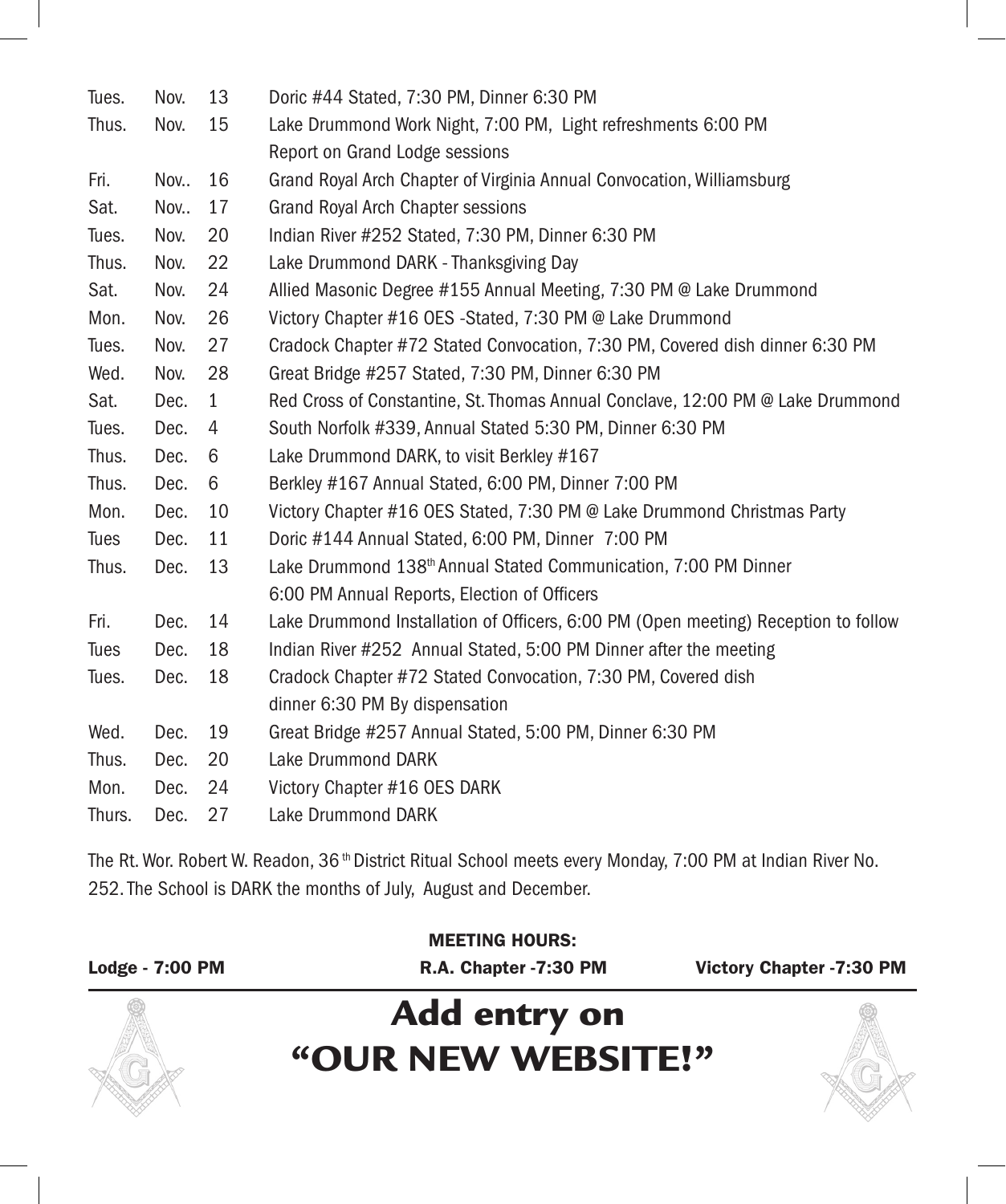#### Donations to Lodge building fund

Brother Alfred McRay Hedgepeth Brother Scott V. Smith, donation of 2,150 Fish Fry Tickets

#### Donations to Lodge Scholarship fund

Brother Harley P. Affeldt

#### Donations to annual family fish fry - September 29, 2012

The following members returned their fish fry tickets and/or gave a financial donation to the Lodge. We thank them for assisting in making our fish fry a successful fund raiser.

Brothers: Edward L. Angel, Sr., Veron L. Lewis, Stanley D. Archer, PM, Vernon L. Whedbee, Otis T. Eanes, Jr., Willie L. "Bill" Strickland, Levy W. "Chuck" Kighy, Jr., Robert C. Mills, Scott D. Kilborn, Bryant G. Nix, Sr., Charles J. Parsons, George D. McCoy, Jr., Rodger D. Jones, Philip W. Morley, Jr., PM, James E. Canterbury, A. B. How, John W. Waddill, William W. Yaun, Roy P. Nelson, Christopher B. Patton, Sammuel G. Harden

#### Report on lodge golf tournament fund raise - June 24, 2012

Associate Secretary's report dated August 7, 2012 on Lodge Golf Tournament held on June 9, 2012 as follows:

| Receipts                                                                            | \$5,234.00 |
|-------------------------------------------------------------------------------------|------------|
| Expenses                                                                            | \$2,294.00 |
| Net Gain                                                                            | \$2,940,00 |
| As per Standing Resolution adopted November 13, 2003, the profits shall be divided: |            |

| General Operating Fund two-thirds of profits | \$1,940.40         |
|----------------------------------------------|--------------------|
| Building Fund one-third of profits           | \$999.60           |
| Hole Sponsors                                | 03 Gold, 06 Silver |
| Teams                                        | 09                 |